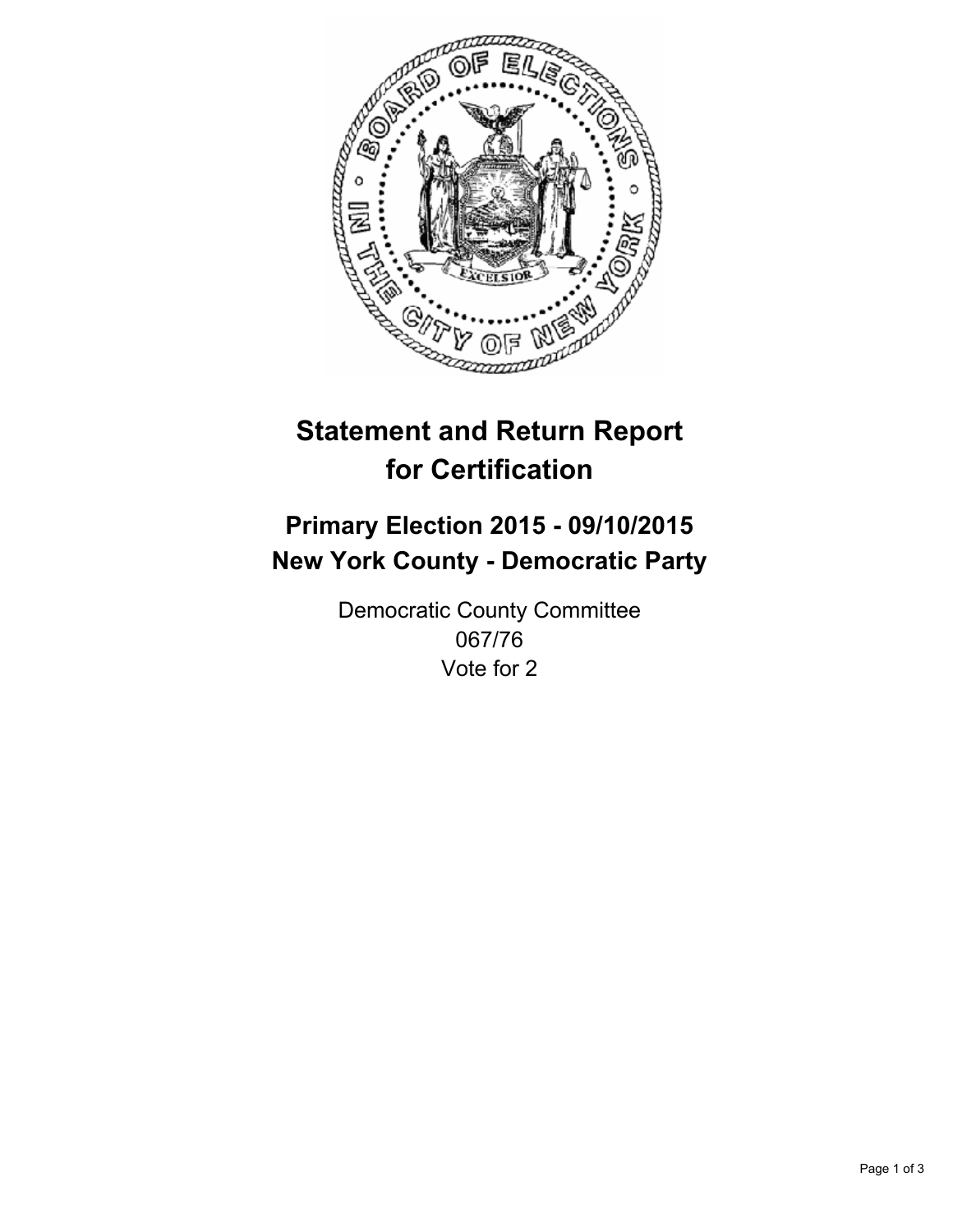

#### **Assembly District 76**

| <b>PUBLIC COUNTER</b>                                    | 12             |
|----------------------------------------------------------|----------------|
| ABSENTEE/MILITARY                                        | 0              |
| <b>AFFIDAVIT</b>                                         | 0              |
| <b>Total Ballots</b>                                     | 12             |
| Less - Inapplicable Federal/Special Presidential Ballots | 0              |
| <b>Total Applicable Ballots</b>                          | 12             |
| <b>CARY ADICKMAN</b>                                     | 5              |
| SARAH FARHADIAN                                          | 6              |
| EDWARD J. O'HALLORAN                                     | $\overline{2}$ |
| ELIZABETH D. TOMINEY                                     | 3              |
| <b>Total Votes</b>                                       | 16             |
| Unrecorded                                               | 8              |